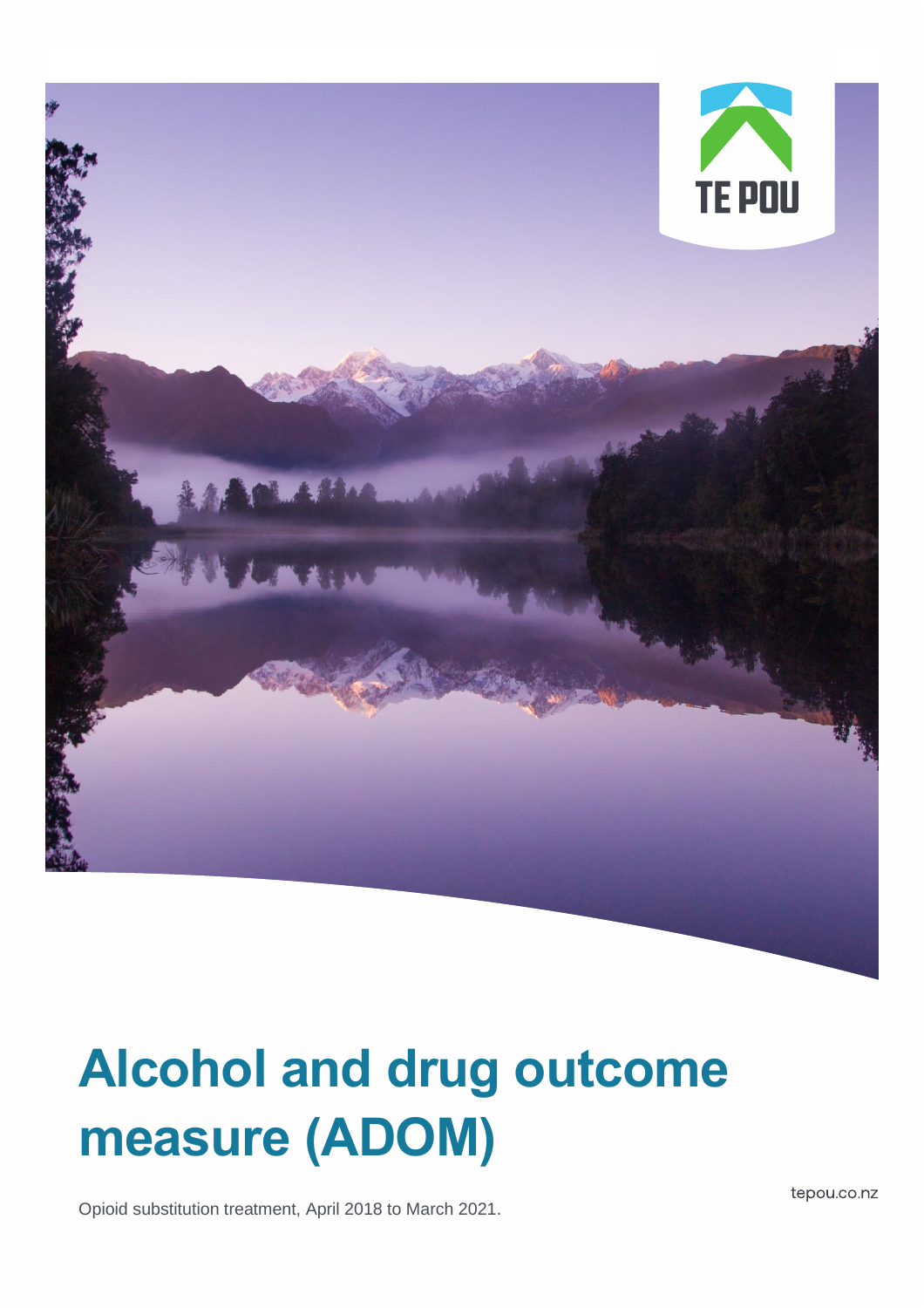ISBN: 978-1-98-855171-5

Published in September 2021 by Te Pou

The national centre for information and workforce development in mental health, addiction and disability PO Box 108-244, Symonds Street, Auckland, New Zealand.

Web www.tepou.co.nz Email [info@tepou.co.nz](mailto:info@tepou.co.nz)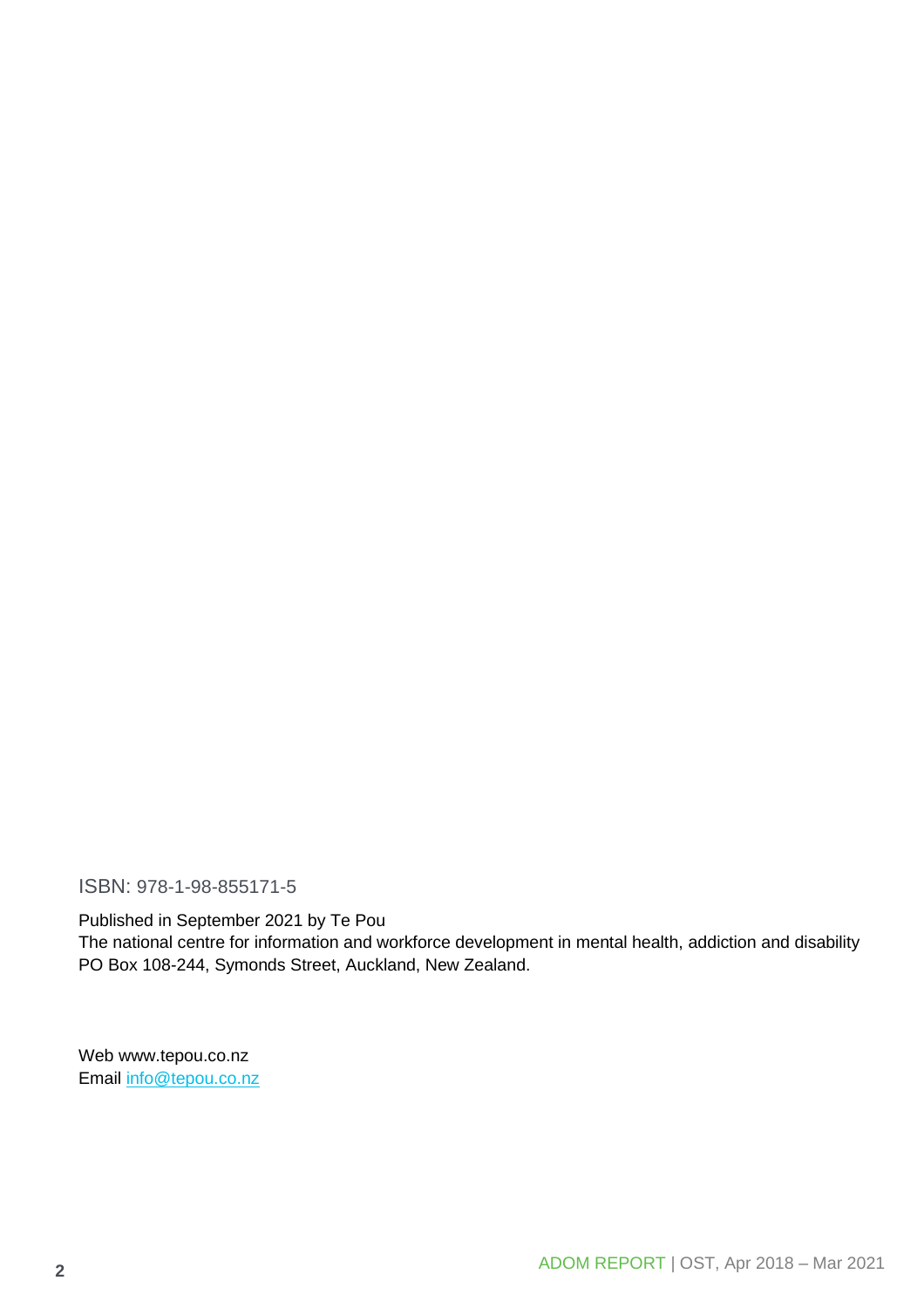## <span id="page-2-0"></span>**Acknowledgements**

This report was prepared by Sandra Baxendine, information analyst and Mark Smith, programme lead – outcomes and information of Te Pou. Thanks go to Ashley Koning, Rhonda Robertson, Angela Jury, and Talya Postelnik of Te Pou for their peer review and support.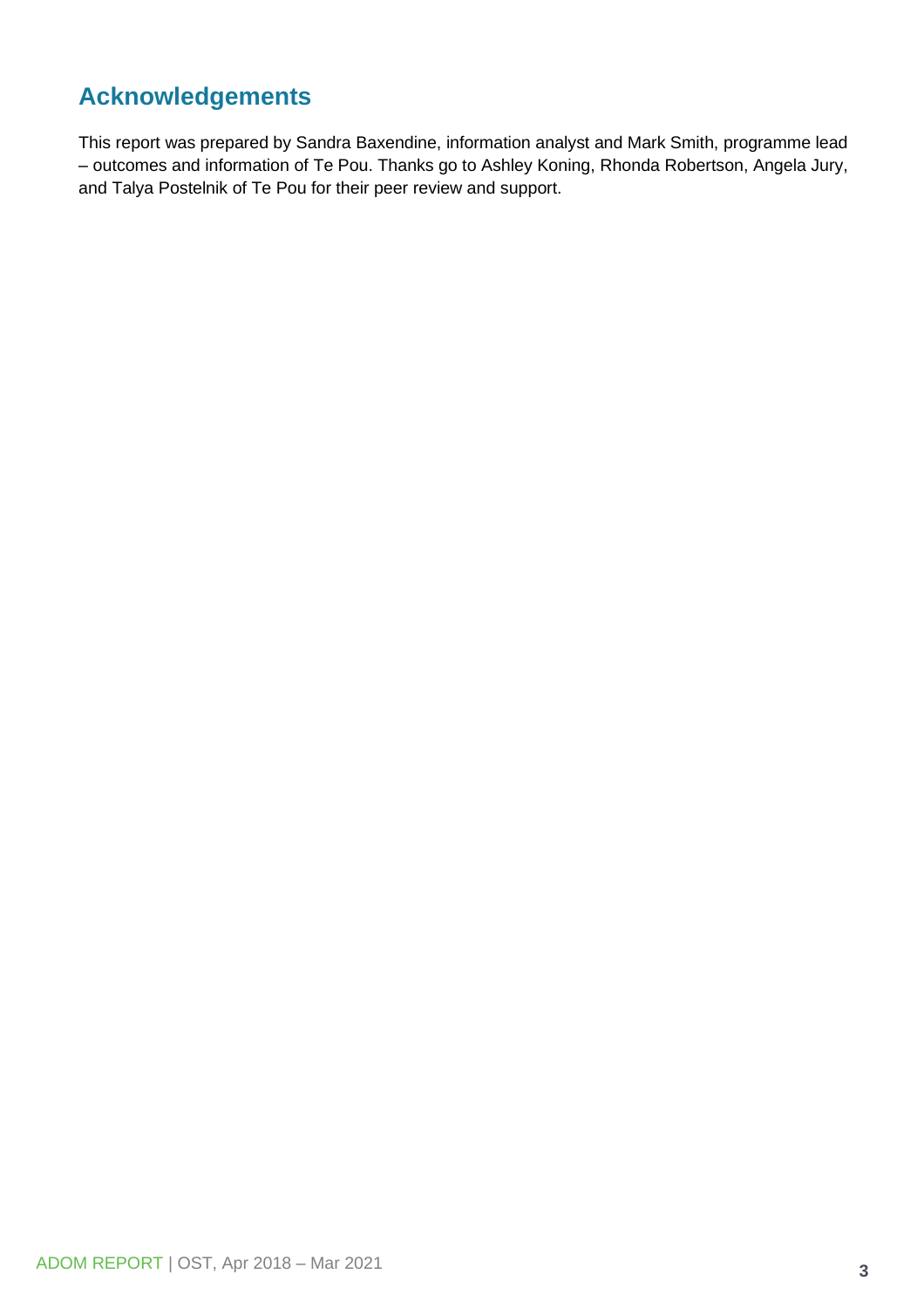# **Contents**

# <span id="page-3-0"></span>**Glossary**

| <b>AOD</b>             | Alcohol and other drug (services).                                                 |
|------------------------|------------------------------------------------------------------------------------|
| <b>OST</b>             | Opioid substitution treatment (methadone and buprenorphine/naloxone<br>treatment). |
| <b>Matched pairs</b>   | Two collections, in this case treatment start and routine treatment end            |
|                        | collections.                                                                       |
| <b>Episode of care</b> | Where multiple referrals for a person are overlapping or within 14 days they       |
|                        | have been condensed to one episode of care using the first referral and last       |
|                        | discharge.                                                                         |
| <b>PRIMHD</b>          | Programme for the Integration of Mental Health Data.                               |
| Tangata whai ora,      | Term encompassing client, service user, consumer, people that access               |
| Tāngata whai ora       | services (plural uses macron).                                                     |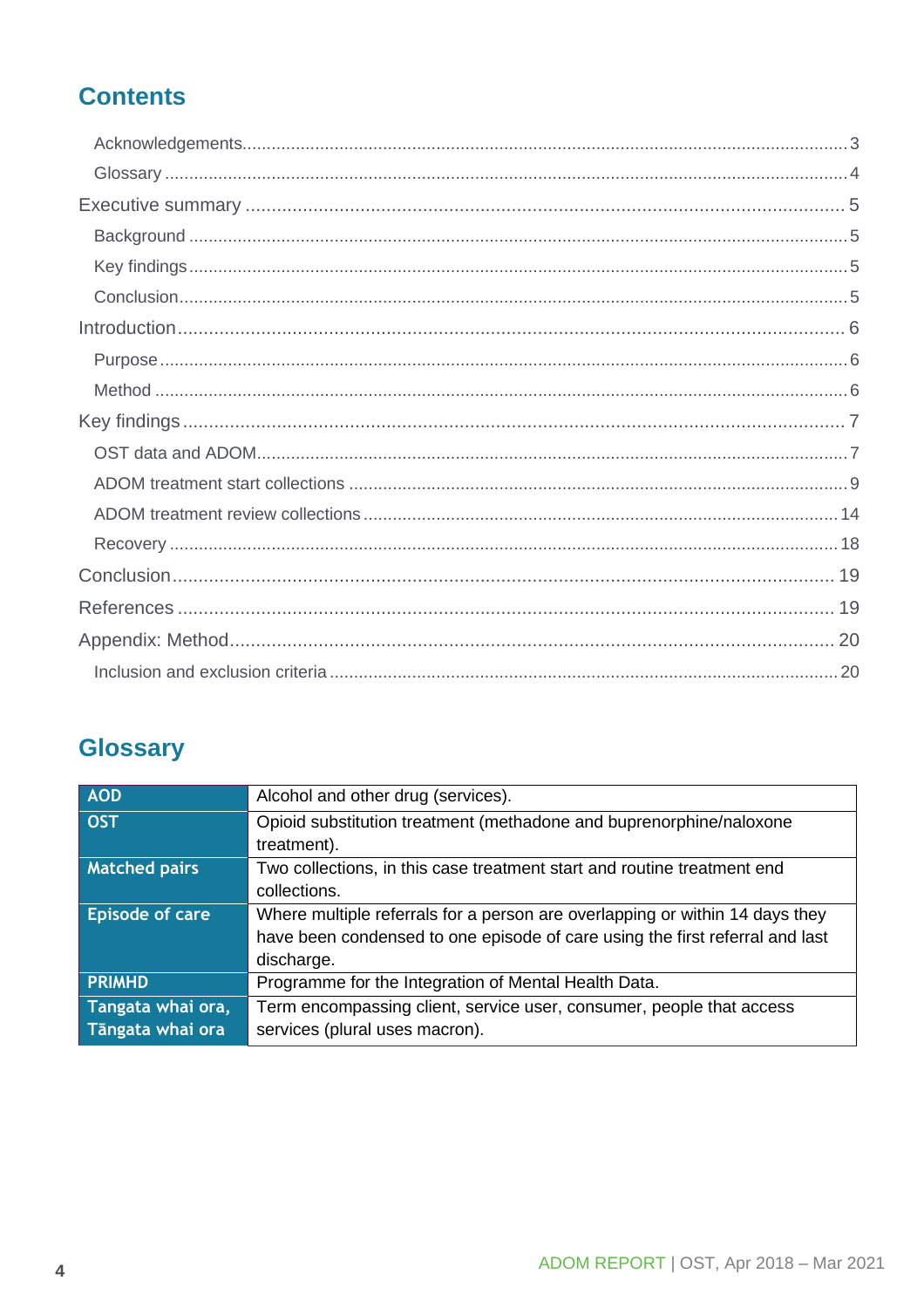# <span id="page-4-0"></span>**Executive summary**

# <span id="page-4-1"></span>**Background**

Opioid substitution treatment (OST) is well evidenced as a long-term treatment approach to reduce substance-related harm and improve the quality of life and wellbeing for tāngata whai ora with opioid use disorder.

This report uses Alcohol and other Drug Outcome Measure (ADOM) data from tāngata whai ora receiving OST in addiction services over a 3 year period from April 2018 to March 2021 and compares it with data for tāngata whai ora not receiving OST. Due to the importance of differentiating treatment starts and treatment reviews, the report is structured by focusing on each of these reasons for collection separately. When referring to tāngata whai ora on OST, this relates to the number of ADOM collections.

# <span id="page-4-2"></span>**Key findings**

There were 6,129 tāngata whai ora who received OST in the 3 years under consideration, 26 per cent of whom had an ADOM collection. Tāngata whai ora receiving OST were more likely to be aged 45 to 64, male and identify as Other ethnicity (mainly European). Most OST occurs in DHB services.

Seventy per cent of tāngata whai ora on OST report opioids as the main substance of concern in the ADOM treatment starts. More than half of tāngata whai ora on OST report physical (52 per cent) and mental health (54 per cent) challenges at least weekly. About half are engaged in work or study (51 per cent). Tāngata whai ora on OST aged 25-44 years are more likely to report lifestyle and wellbeing concerns in all areas except physical health compared to those aged 45-64 years.

Amongst ADOM review collections on OST, 45 per cent continue to report opioids as the most common main substance of concern. The other half is fairly evenly distributed with alcohol, cannabis, amphetamine-type stimulants and cigarettes.

At treatment review, 48 per cent of tāngata whai ora on OST report physical health problems higher than those receiving non-OST support. While over one-third (36 per cent) of tāngata whai ora on OST at treatment review report mental health challenges, this is slightly better than those not on OST. Tāngata whai ora on OST are less likely than those receiving other support to report problems with engagement in meaningful activity, and arguments with friends and family. Around three per cent of tāngata whai ora on OST say they engage in criminal activity at least once a week.

Improvements in recovery for tāngata whai ora on OST were found at treatment review for all age groups.

# <span id="page-4-3"></span>**Conclusion**

Overall, treatment start and review collections for tāngata whai ora on OST are similar to tāngata whai ora not on OST. An exception is reported main substance of concern, and tāngata whai ora on OST tend to report greater physical and mental health problems during the past week. Receiving OST is beneficial across all age groups in terms of achieving recovery goals.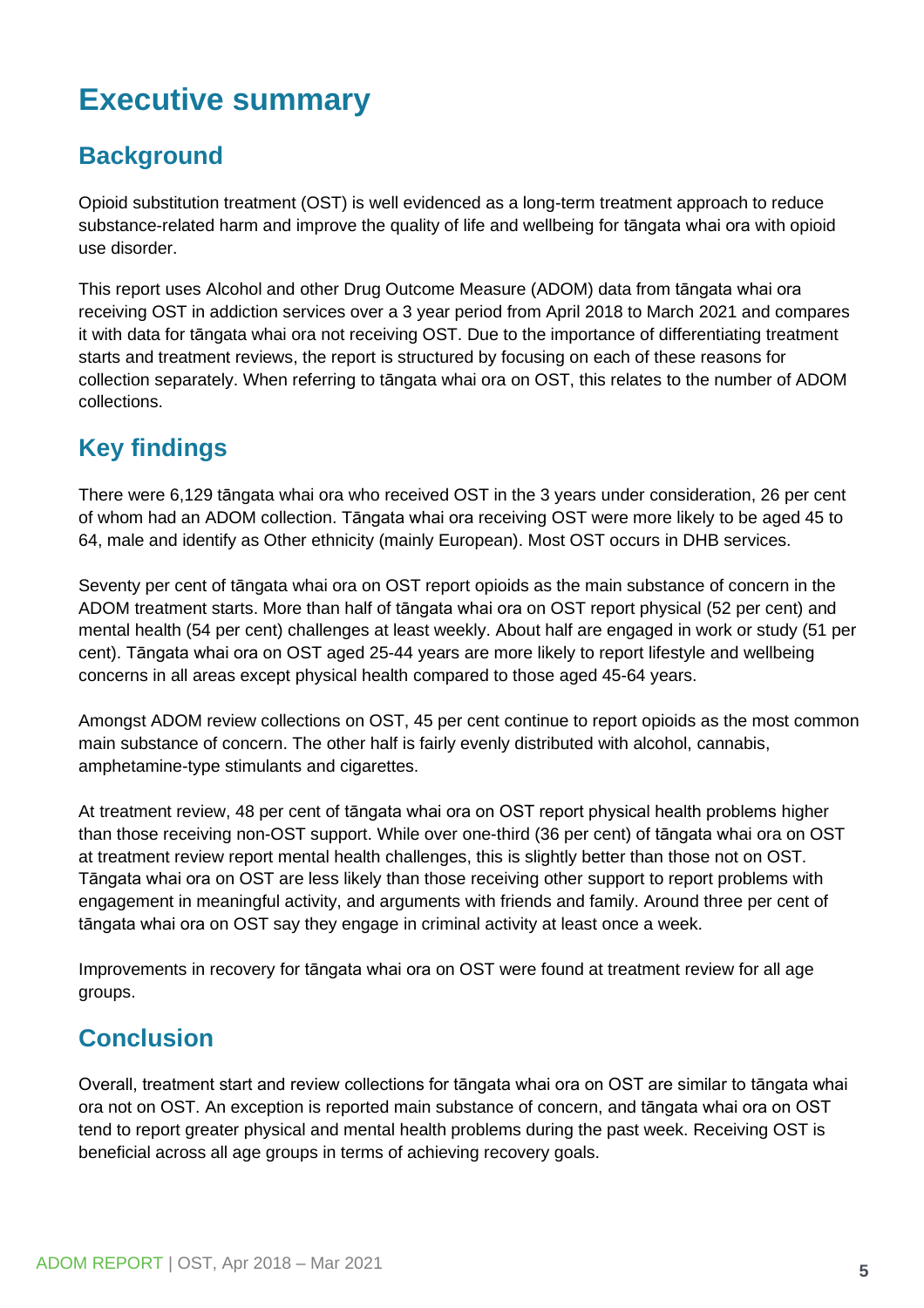# <span id="page-5-0"></span>**Introduction**

The *New Zealand Practice Guidelines for Opioid Substitution Treatment* recognise "opioid dependence is a complex, relapsing condition requiring a model of treatment and care much like any other chronic health problem" (Ministry of Health, 2014). These guidelines underpin the broader objectives of opioid substitution treatment (OST) – to reduce substance-related harm and improve the quality of life and wellbeing for tāngata whai ora with opioid use disorder.

As a response to a chronic health condition, OST is well evidenced as a long-term treatment approach. The Ministry of Health report that 5,548 tāngata whai ora in 2019 were receiving OST in either specialist addiction services, primary care or prison settings. The number of tāngata whai ora on OST who are over the age of 45 years has been steadily increasing over the past decade, with about two-thirds (63 per cent) now aged over 45 (Ministry of Health, 2021). This is significant as treating an ageing population brings with it more health complications (Ministry of Health, 2021).

Co-existing physical health issues for tāngata whai ora with opioid use disorder is a significant issue. The cost of the burden of disease in Australia and New Zealand in 2014 was estimated to be \$12 billion excluding opioid dependence and \$17 billion (7.2 per cent of GDP) including this group (Royal Australian and New Zealand College of Psychiatrists, 2016).

The OST population is a unique subgroup of tāngata whai ora in addiction treatment. This group is often engaged with addiction services for an extended period over many years.

### <span id="page-5-1"></span>**Purpose**

This report is set out in four sections and describes the following based on ADOM information.

- 1. The general characteristics of tāngata whai ora on OST in addiction services, and valid ADOM collections.
- 2. Substance use including main substance of concern and lifestyle and wellbeing issues for tāngata whai ora receiving OST compared to those receiving other addiction support at treatment start.
- 3. Substance use including main substance of concern and lifestyle and wellbeing issues for tāngata whai ora receiving OST compared to those receiving other addiction support at treatment review.
- 4. Recovery ratings at treatment start and review for tāngata whai ora receiving OST addiction support

### <span id="page-5-2"></span>**Method**

It uses PRIMHD data supplied by the Ministry of Health extracted on 28 July 2021.The OST population is identified in this report by two criteria.

- First, they are seen by addiction teams providing OST treatment.
- Second, the tangata whai ora has OST type activity in referral, namely T18 Methadone<sup>1</sup> treatment specialist services attendances or T19 Methadone treatment specialist service attendances (consumers of authorised GPs).

For further details on the method, see the Appendix.

<sup>&</sup>lt;sup>1</sup> T18 and T19 also includes buprenorphine/naloxone as a substitution medication.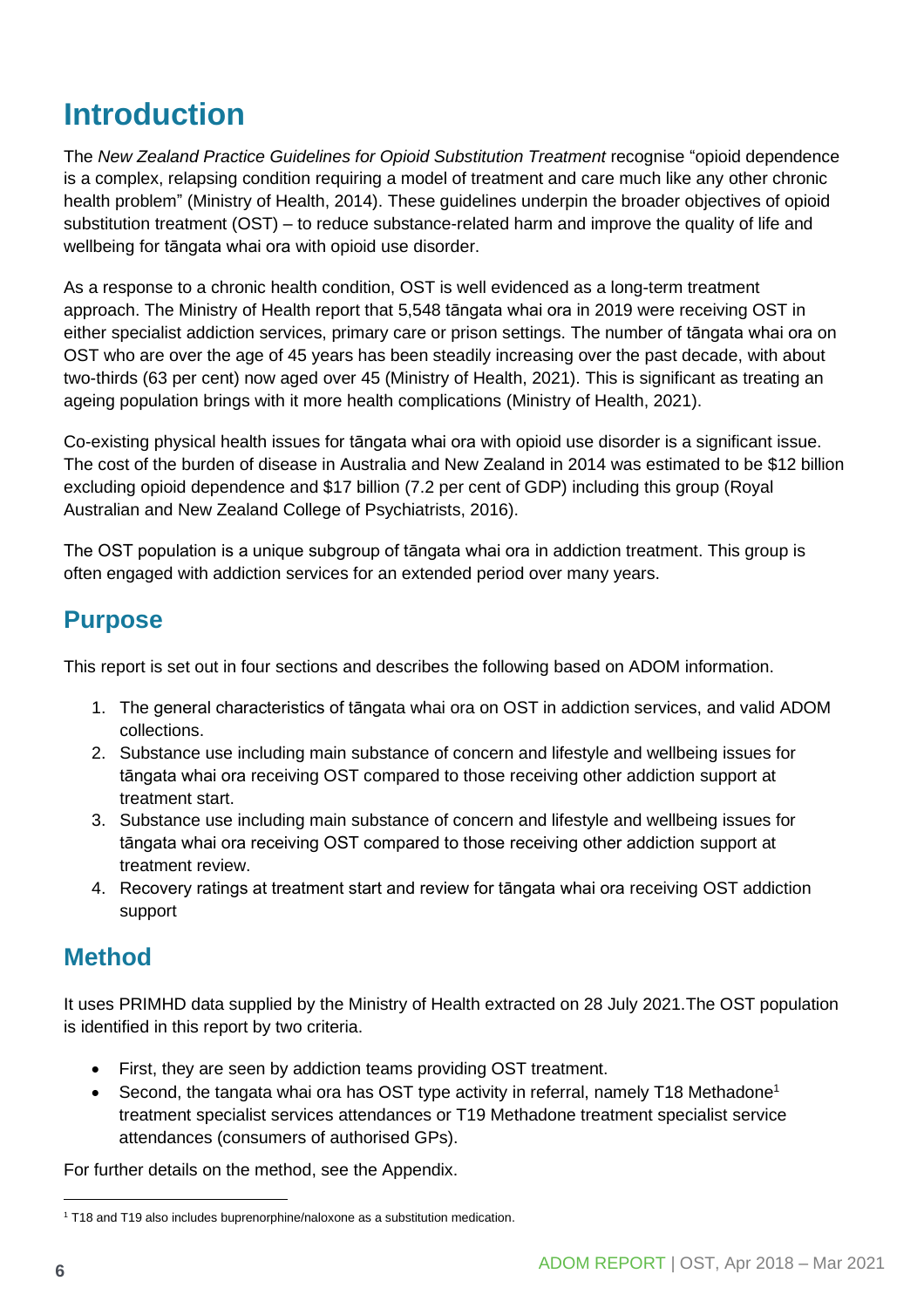# <span id="page-6-0"></span>**Key findings**

### <span id="page-6-1"></span>**OST data and ADOM**

This section describes general characteristics of tāngata whai ora on OST in addiction services, and valid ADOM collections. The OST population is a unique subgroup of tāngata whai ora in addiction treatment. This group is often engaged with addiction services for an extended period over many years.

Tables 1 and 2 show the number of tāngata whai ora with three or more activities<sup>2</sup> that meet criteria for inclusion and those with at least one valid ADOM collection. This is a broad criteria as tāngata whai ora should have a collection every 3 months.

Table 1 shows that just over one-quarter of tāngata whai ora receiving OST have a valid ADOM collection. Māori, females, and those aged 18 to 24 are most likely to have a valid ADOM collection.

**Table 1: Number of OST tāngata whai ora who have three or more activities and the number with at least one ADOM collection, by demographic factors, April 2018 – March 2021**

|                   | Tāngata whai ora with 3 or<br>more activities | Tāngata whai ora<br>with valid ADOM | % with ADOM |  |  |  |  |
|-------------------|-----------------------------------------------|-------------------------------------|-------------|--|--|--|--|
|                   | Age group                                     |                                     |             |  |  |  |  |
| 18 - 24 years     | 139                                           | 52                                  | 37%         |  |  |  |  |
| 25 - 44 years     | 2,664                                         | 702                                 | 26%         |  |  |  |  |
| 45 - 64 years     | 3,199                                         | 796                                 | 25%         |  |  |  |  |
| 65 years and over | 127                                           | 38                                  | 30%         |  |  |  |  |
| <b>Total</b>      | 6,129                                         | 1,588                               | 26%         |  |  |  |  |
|                   | Ethnicity                                     |                                     |             |  |  |  |  |
| Māori             | 1,180                                         | 357                                 | 30%         |  |  |  |  |
| Pasifika          | 100                                           | 18                                  | 18%         |  |  |  |  |
| Other             | 4,849                                         | 1,213                               | 25%         |  |  |  |  |
| <b>Total</b>      | 6,129                                         | 1,588                               | 26%         |  |  |  |  |
| Gender            |                                               |                                     |             |  |  |  |  |
| Female            | 2,434                                         | 684                                 | 28%         |  |  |  |  |
| Male              | 3,693                                         | 904                                 | 24%         |  |  |  |  |
| <b>Total</b>      | 6,129                                         | 1,588                               | 26%         |  |  |  |  |

<sup>&</sup>lt;sup>2</sup> For OST team any activity that has activity type of not T08, T32, T35, T46, T47 and T49 or activity setting is not WR, PH, SM, OM. For general AOD teams had activity type T18 and T19 and activity setting is not WR, PH, SM, OM.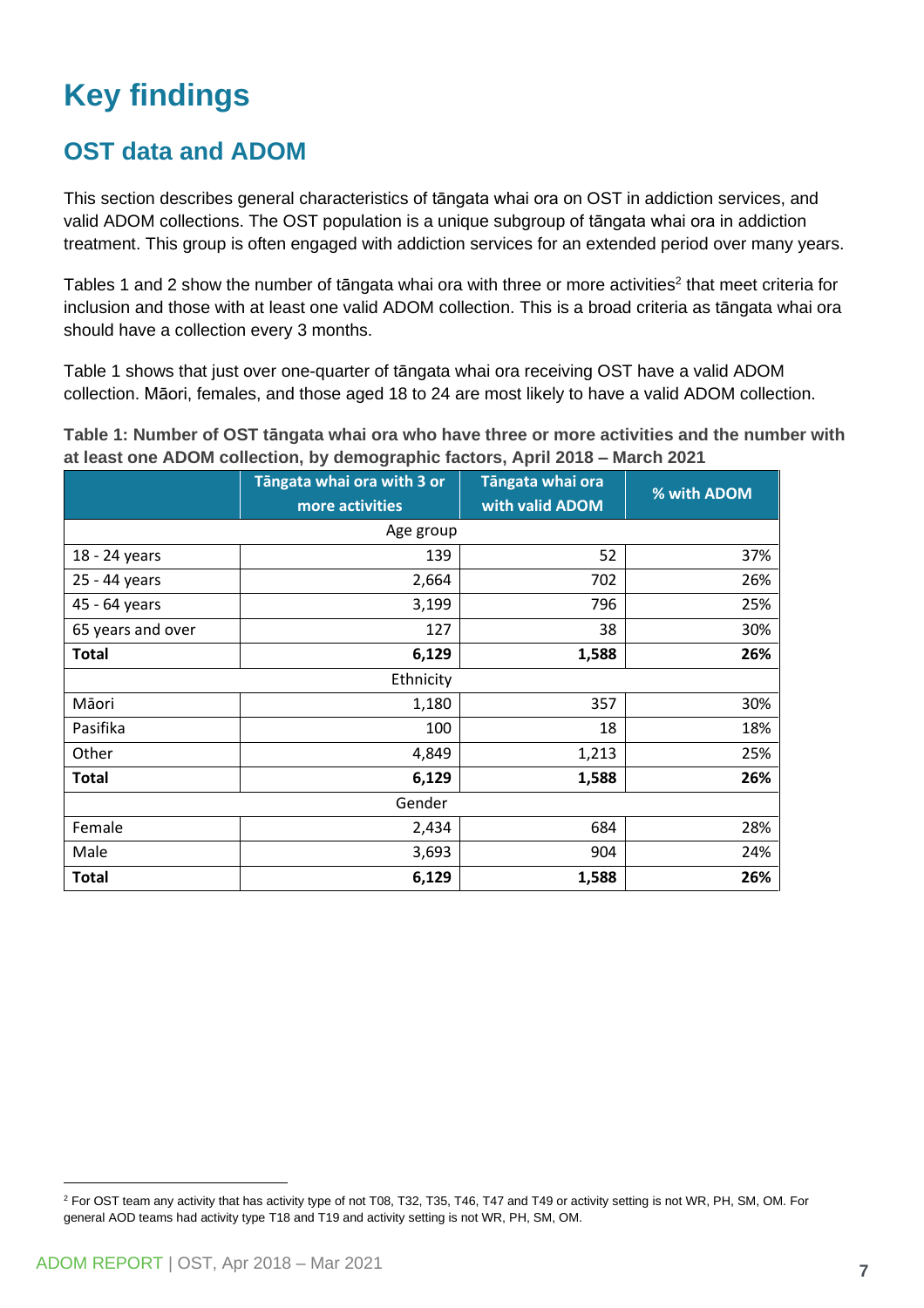Table 2 indicates Lakes, Waikato, Northland and Taranaki DHBs collect OST ADOM most consistently. Addiction services providing OST are largely within DHBs with only one NGO providing this type of treatment.

| Table 2: Number of OST tāngata whai ora who have three or more activities and the number with |  |
|-----------------------------------------------------------------------------------------------|--|
| at least one ADOM collection, by organisation, April 2018 - March 2021                        |  |

|                              | Tāngata whai ora with 3<br>or more activities | Tāngata whai ora<br>with valid ADOM | % with ADOM |
|------------------------------|-----------------------------------------------|-------------------------------------|-------------|
| <b>Northland DHB</b>         | 275                                           | 168                                 | 61%         |
| Waitemata DHB                | 1,387                                         | 61                                  | 4%          |
| <b>Waikato DHB</b>           | 465                                           | 389                                 | 84%         |
| Lakes DHB                    | 131                                           | 111                                 | 85%         |
| Bay of Plenty DHB            | 238                                           | 120                                 | 50%         |
| Tairawhiti DHB               | 30                                            | 7                                   | 23%         |
| Hawkes Bay DHB               | 224                                           | 102                                 | 46%         |
| Taranaki DHB                 | 305                                           | 180                                 | 59%         |
| MidCentral DHB               | 433                                           | 62                                  | 14%         |
| Whanganui DHB                | 189                                           | 19                                  | 10%         |
| <b>Capital and Coast DHB</b> | 592                                           | 76                                  | 13%         |
| Nelson Marlborough DHB       | 319                                           |                                     | 0%          |
| <b>West Coast DHB</b>        | 127                                           |                                     | 0%          |
| Canterbury DHB               | 986                                           | 318                                 | 32%         |
| South Canterbury DHB         | 120                                           |                                     | 0%          |
| Southern DHB                 | 510                                           |                                     | 0%          |
| <b>NGO</b>                   | 141                                           | $\overline{2}$                      | 1%          |

Table 3 shows how many ADOM collections were valid and met the report building business rules (see Appendix for an overview). The percentage of valid ADOM collections is lower at treatment end. The number of ADOM collections at treatment end for OST is small so no matched pair analyses were carried out.

**Table 3: Number of ADOM collections valid and not valid by OST referrals and reason for collection, April 2018 – March 2021**

| ∣Reason for ˈ     | <b>OST</b>   |       |     | Non-OST |        |      |
|-------------------|--------------|-------|-----|---------|--------|------|
| <b>Collection</b> | <b>Valid</b> | Total | %   | Valid   | Total  | $\%$ |
| Assessment only   | 216          | 220   | 98% | 6,285   | 6,553  | 96%  |
| Treatment start   | 582          | 599   | 97% | 28,959  | 30,226 | 96%  |
| Treatment review  | 3,117        | 3,627 | 86% | 11,324  | 12,378 | 91%  |
| ⊺reatment end     | 82           | 104   | 79% | 6,543   | 8,074  | 81%  |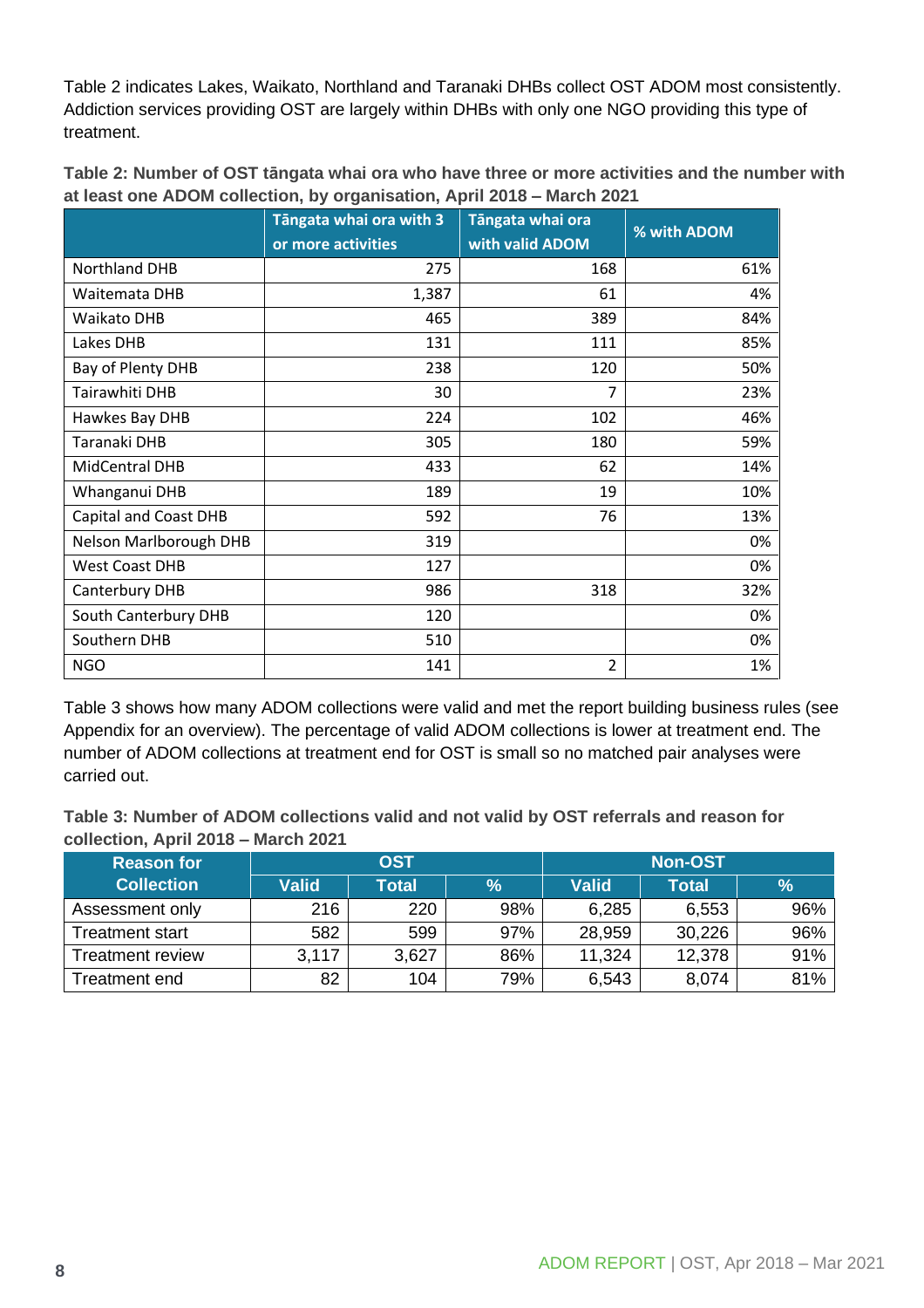## <span id="page-8-0"></span>**ADOM treatment start collections**

This section describes ADOM treatment start information for tāngata whai ora receiving OST compared to tāngata whai ora not receiving OST in addiction services. This provides an overview of the demographics, substance use, and health and wellbeing of tāngata whai ora attending services at a national level.

Table 4 shows the demographic profile of ADOM treatment start collections for tāngata whai ora on OST compared to those who are not. Females make up a higher proportion of collection for tāngata whai ora on OST compared to those not receiving OST (41 per cent and 31 per cent respectively). Non-Māori and non-Pasifika peoples make up 77 per cent of ADOM treatment start collections for tāngata whai ora on OST compared to 55 per cent non-OST. Those on OST are slightly older compared to non-OST, with fewer collections aged under 25 on OST.

**Table 4: Profile of ADOM treatment start collections by gender, ethnicity and age group, April 2018 to March 2021**

|                   | <b>OST</b>    |                   | <b>Non-OST</b> |                   |  |  |  |
|-------------------|---------------|-------------------|----------------|-------------------|--|--|--|
|                   | <b>Number</b> | <b>Percentage</b> | <b>Number</b>  | <b>Percentage</b> |  |  |  |
|                   |               | Gender            |                |                   |  |  |  |
| Female            | 240           | 41%               | 9,117          | 31%               |  |  |  |
| Male              | 342           | 59%               | 19,832         | 68%               |  |  |  |
| <b>Total</b>      | 582           | 100%              | 28,959         | 100%              |  |  |  |
|                   |               | Ethnicity         |                |                   |  |  |  |
| Māori             | 126           | 22%               | 9,616          | 33%               |  |  |  |
| Pasifika          | 10            | 2%                | 3,403          | 12%               |  |  |  |
| Other             | 446           | 77%               | 15,940         | 55%               |  |  |  |
| <b>Total</b>      | 582           | 100%              | 28,959         | 100%              |  |  |  |
|                   | Age group     |                   |                |                   |  |  |  |
| 18-24 years       | 31            | 5%                | 4,513          | 16%               |  |  |  |
| 25-44 years       | 327           | 56%               | 17,172         | 59%               |  |  |  |
| 45-64 years       | 209           | 36%               | 6,676          | 23%               |  |  |  |
| 65 years and over | 15            | 3%                | 598            | 2%                |  |  |  |
| <b>Total</b>      | 582           | 100%              | 28,959         | 100%              |  |  |  |

#### **ADOM treatment start collections by alcohol and other drug use**

This section explores the main substance of concern for tāngata whai ora at treatment start, as well as other substance use. When tāngata whai ora present to addiction services and complete their first ADOM, they are asked to report their main substance of concern. This may differ from the substance they use most frequently. A main substance of concern reflects the substance they consider is or has been causing the most issues in their life.

Figure 1 shows opioids are the most reported main substances of concern (70 per cent) among the 511 ADOM collections at treatment start on  $OST<sup>3</sup>$  For those not receiving OST, alcohol is the main substance of concern (60 per cent).

<sup>&</sup>lt;sup>3</sup> Note, ADOM is collected in service settings and not all 582 people specify a substance of concern at treatment start. Figures quoted here are not indicative of substance use in people accessing services or the general population, which may differ as not all people accessing services complete an ADOM and only a small proportion of the population access services.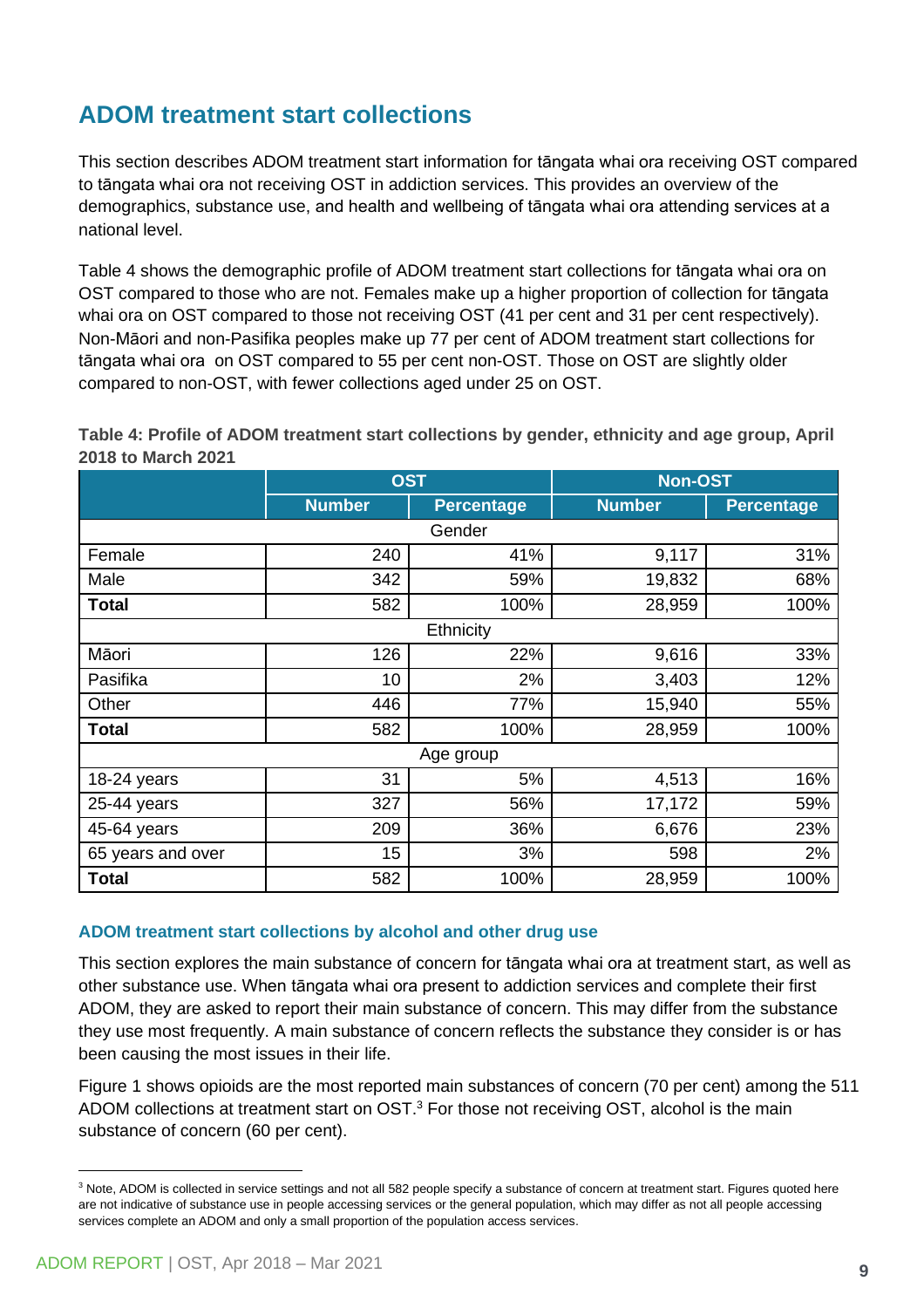#### **Figure 1: Distribution of substance of main concern at ADOM treatment start collections, April 2018 to March 2021**



Most tāngata whai ora report using multiple substances at treatment start. The proportion using each substance at treatment start is shown in Figure 2. For those on OST, tobacco, cannabis and alcohol are commonly used alongside opioids. High levels of co-occurring substance use is seen in the OST group (based on the numbers of substances used concurrently).





Table 5 further shows the rate of use of opioids and injecting drugs is much higher among tāngata whai ora on OST in the 28 days before ADOM treatment start collections compared to not receiving OST.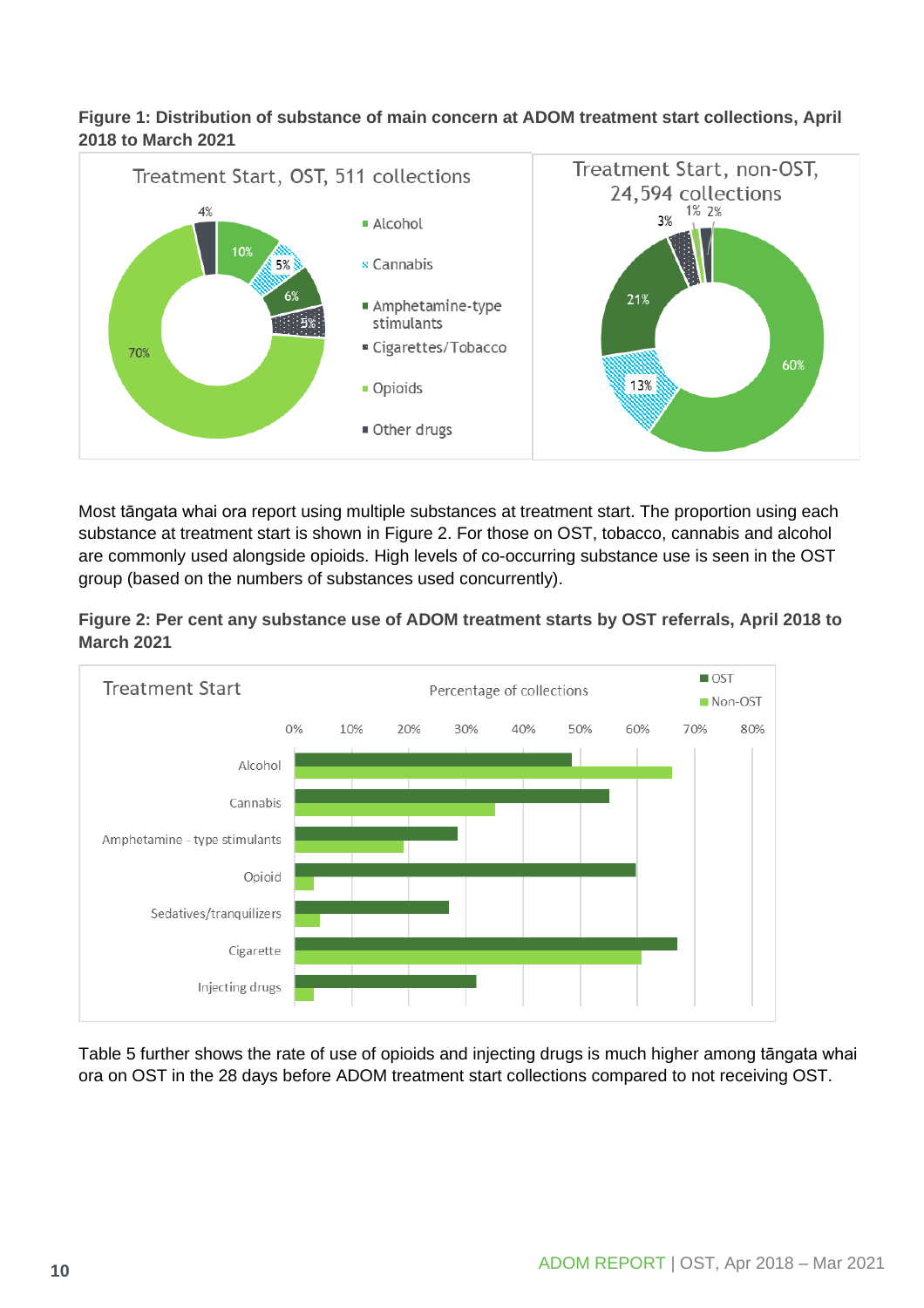**Table 5: Any substance use for the ADOM treatment start by OST referrals, April 2018 to March 2021**

|                                    |                                 | <b>OST</b>                         | <b>Non-OST</b>                  |                                              |
|------------------------------------|---------------------------------|------------------------------------|---------------------------------|----------------------------------------------|
|                                    | % of treatment<br><b>starts</b> | Rate in last 28<br>$\sqrt{days^1}$ | % of treatment<br><b>starts</b> | Rate in last 28<br>$\vert$ days <sup>1</sup> |
| Alcohol days                       | 48%                             | 8.4                                | 66%                             | 10.8                                         |
| Alcohol standard drinks per day    | 47%                             | 6.4                                | 66%                             | 11.5                                         |
| Cannabis days                      | 55%                             | 14.3                               | 35%                             | 13.7                                         |
| Amphetamine - type stimulants days | 29%                             | 6.2                                | 19%                             | 9.5                                          |
| Opioid days                        | 60%                             | 22.6                               | 3%                              | 11.7                                         |
| Sedatives/tranquilizers days       | 27%                             | 11.0                               | 5%                              | 11.5                                         |
| Cigarette average per day          | 67%                             | 11.7                               | 61%                             | 11.2                                         |
| Injecting drugs days               | 32%                             | 18.4                               | 3%                              | 9.8                                          |

(1) Of those who use substances.

#### **ADOM treatment start collections by lifestyle and wellbeing**

This section focuses on the lifestyle and wellbeing of tāngata whai ora based on the questions collected in section two of the ADOM at treatment start.

#### *Lifestyle and wellbeing – all tāngata whai ora*

| <b>Question key:</b>                                                                                                                                                                                                                |
|-------------------------------------------------------------------------------------------------------------------------------------------------------------------------------------------------------------------------------------|
| Q12 How often has your physical health caused problems in your daily life?                                                                                                                                                          |
| Q13 How often has your general mental health caused problems in your daily life?                                                                                                                                                    |
| Q14 How often has your alcohol or drug use led to problems or arguments with friends or family members?                                                                                                                             |
| Q15 How often has your alcohol or drug use caused problems with your work or other activities in any of the<br>following: social, recreational, looking after children or other family members, study or other personal activities? |
| Q17 Have you had difficulties with housing or finding somewhere stable to live?                                                                                                                                                     |
| Q18 How often have you been involved in any criminal or illegal activity such as driving a motor vehicle under<br>the influence of alcohol or drugs, assault, shoplifting, supplying an illicit substance to another person?        |

Figure 3 illustrates lifestyle and wellbeing problems at ADOM treatment start for tāngata whai ora on OST compared to those not receiving OST in addiction services.

The largest difference is for physical health followed by mental health, where problems are higher for tāngata whai ora who start OST. Over half of tāngata whai ora who start OST experience at least some physical health (52 per cent) and mental health (54 per cent) problems each week.

Tāngata whai ora on OST report slightly higher problems with engagement in meaningful activity and housing compared to those not on OST. One-third (34 per cent) of those on OST have problems with meaningful activity and 15 per cent problems at least weekly with housing.

Lifestyle and wellbeing issues are largely similar between tāngata whai ora on and not on OST for arguments with family/friends and criminal activity. Around 14 per cent of tāngata whai ora say they engage in criminal activity at least once a week.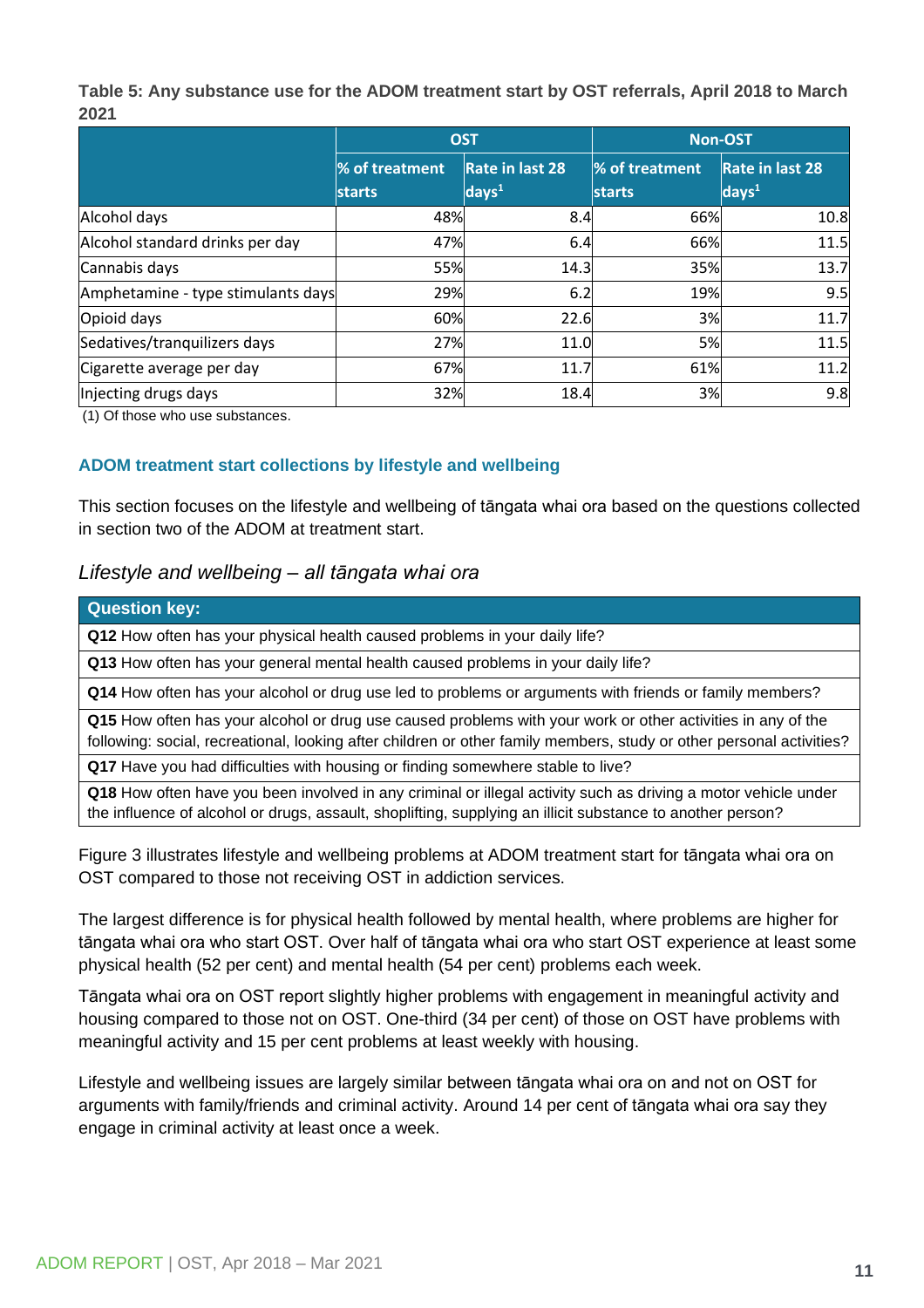**Figure 3: Distribution of lifestyle and wellbeing responses at ADOM treatment start collections, by OST referrals, April 2018 to March 2021**



#### *Engagement in work or caregiving*

#### **Question key:**

**Q16** How often have you engaged in any of the following: paid work, voluntary work, study, looking after children or other caregiving activities?

Figure 4 indicates over half (51 per cent) of tāngata whai ora who start OST are engaged in work, study, or caregiving each week compared to 59 per cent of those not on OST.

#### **Figure 4: Distribution of lifestyle and wellbeing Q16 responses at ADOM treatment start collections by OST referrals, April 2018 to March 2021**

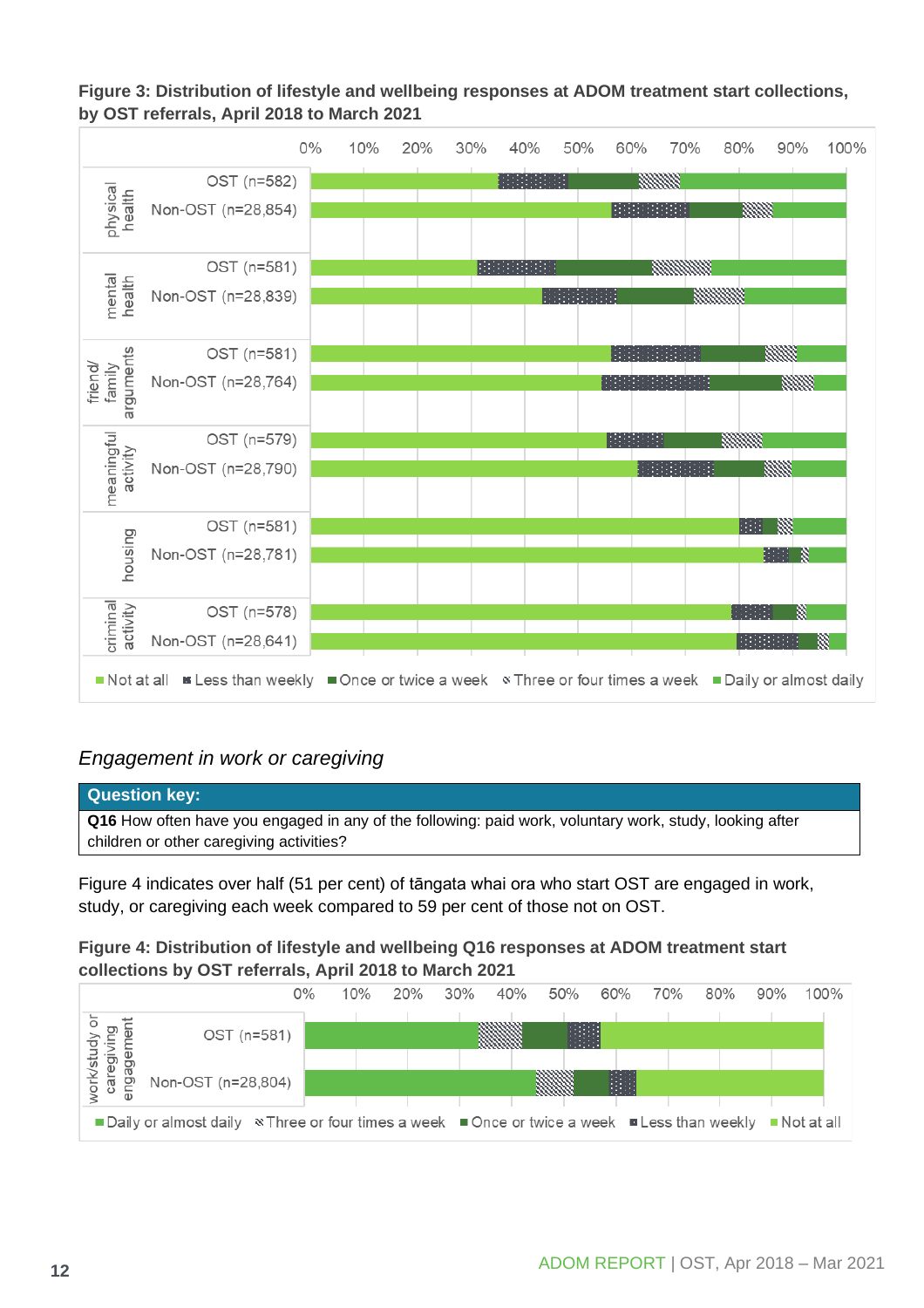#### *Lifestyle and wellbeing OST referrals – by age group*

Differences in lifestyle and wellbeing are found in relation to age group. Figure 5 shows tāngata whai ora on OST aged 25-44 years are more likely to report lifestyle and wellbeing concerns in all areas except physical health.

**Figure 5: Distribution of lifestyle and wellbeing responses at ADOM treatment start collections for OST referrals, by age group, April 2018 to March 2021**



Figure 6 shows that at ADOM treatment start, tāngata whai ora on OST aged 25-44 years are slightly more likely to be engaged with work, study, or caregiving activities than those aged 45-64 years.

**Figure 6: Distribution of lifestyle and wellbeing responses Q16 (engagement with work, study or caregiving) at ADOM treatment start collections for OST referrals, by age group, April 2018 to March 2021**

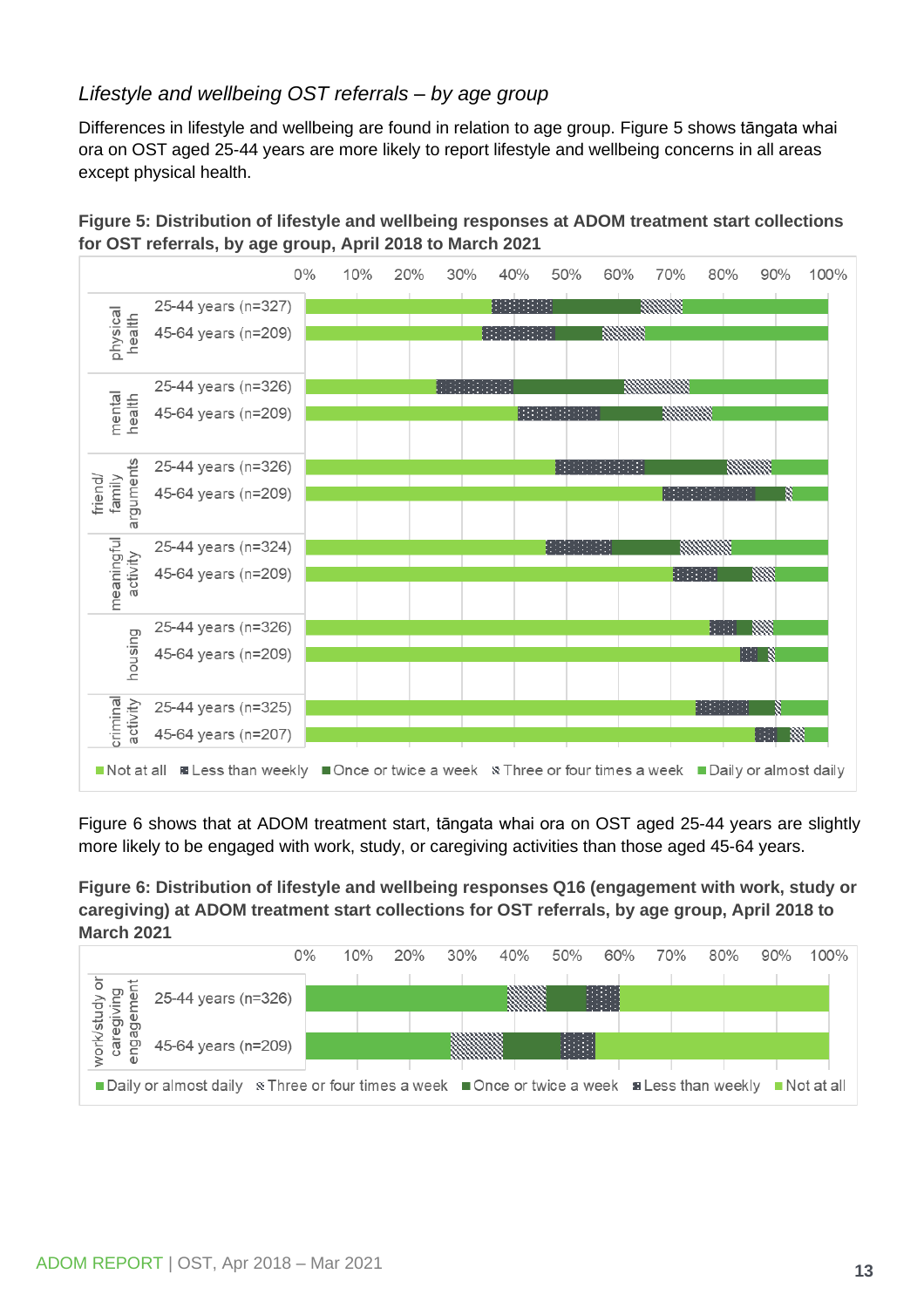## <span id="page-13-0"></span>**ADOM treatment review collections**

This section describes ADOM treatment review information for tāngata whai ora on OST compared to tāngata whai ora not receiving OST. This provides an overview of the demographics, substance use, and health and wellbeing of tāngata whai ora attending addiction services at a national level. As the period is over 3 years, most tangata whai ora are likely to have multiple collections. ADOM treatment reviews can be at 6 week or 12 week points of treatment.

Table 6 shows the demographic profile of tāngata whai ora on OST at treatment review compared to those who are not. The gender distribution is closer for tāngata whai ora on OST compared to tāngata whai ora not receiving OST (54 per cent males on OST vs 60 per cent males non-OST). Māori receiving OST make up 23 per cent of ADOM treatment review collectionscompared to 30 per cent of non-OST collections. The population for the OST collection is slightly older compared to the non-OST population.

**Table 6: Profile of ADOM treatment review collections by gender, ethnicity and age group, April 2018 to March 2021**

|                   | <b>OST</b>    |                   | <b>Not OST</b> |                   |  |  |  |  |  |
|-------------------|---------------|-------------------|----------------|-------------------|--|--|--|--|--|
|                   | <b>Number</b> | <b>Percentage</b> | <b>Number</b>  | <b>Percentage</b> |  |  |  |  |  |
|                   | Gender        |                   |                |                   |  |  |  |  |  |
| Female            | 1,424         | 46%               | 4,499          | 40%               |  |  |  |  |  |
| Male              | 1,693         | 54%               | 6,823          | 60%               |  |  |  |  |  |
| <b>Total</b>      | 3,117         | 100%              | 11,324         | 100%              |  |  |  |  |  |
|                   |               | Ethnicity         |                |                   |  |  |  |  |  |
| Māori             | 703           | 23%               | 3,433          | 30%               |  |  |  |  |  |
| Pasifika          | 11            | 0%                | 845            | 7%                |  |  |  |  |  |
| Other             | 2,403         | 77%               | 7,046          | 62%               |  |  |  |  |  |
| <b>Total</b>      | 3,117         | 100%              | 11,324         | 100%              |  |  |  |  |  |
| Age group         |               |                   |                |                   |  |  |  |  |  |
| 18-24 years       | 53            | 2%                | 1,217          | 11%               |  |  |  |  |  |
| 25-44 years       | 1,249         | 40%               | 6,253          | 55%               |  |  |  |  |  |
| 45-64 years       | 1,747         | 56%               | 3,492          | 31%               |  |  |  |  |  |
| 65 years and over | 68            | 2%                | 362            | 3%                |  |  |  |  |  |
| <b>Total</b>      | 3,117         | 100%              | 11,324         | 100%              |  |  |  |  |  |

#### **ADOM treatment review collections by alcohol and other drug use**

This section explores the main substance of concern for tāngata whai ora at treatment review, as well as other substance use. When tāngata whai ora present to services and complete their review ADOM, they are asked to report their main substance of concern. This may differ from the substance they use most frequently. A main substance of concern reflects the substance they consider is or has been causing the most issues in their life.

Figure 7 shows opioids (45 per cent) is the most commonly reported main substance of concern among the 2,371 ADOM collections at treatment review<sup>4</sup> on OST. The other half is fairly evenly distributed with

<sup>4</sup> Note, ADOM is collected in service settings and not all 3,117 people specify a substance of concern at treatment review. Figures quoted here are not indicative of substance use in people who access services as not all complete ADOM or the general population, which may differ as not all people access services.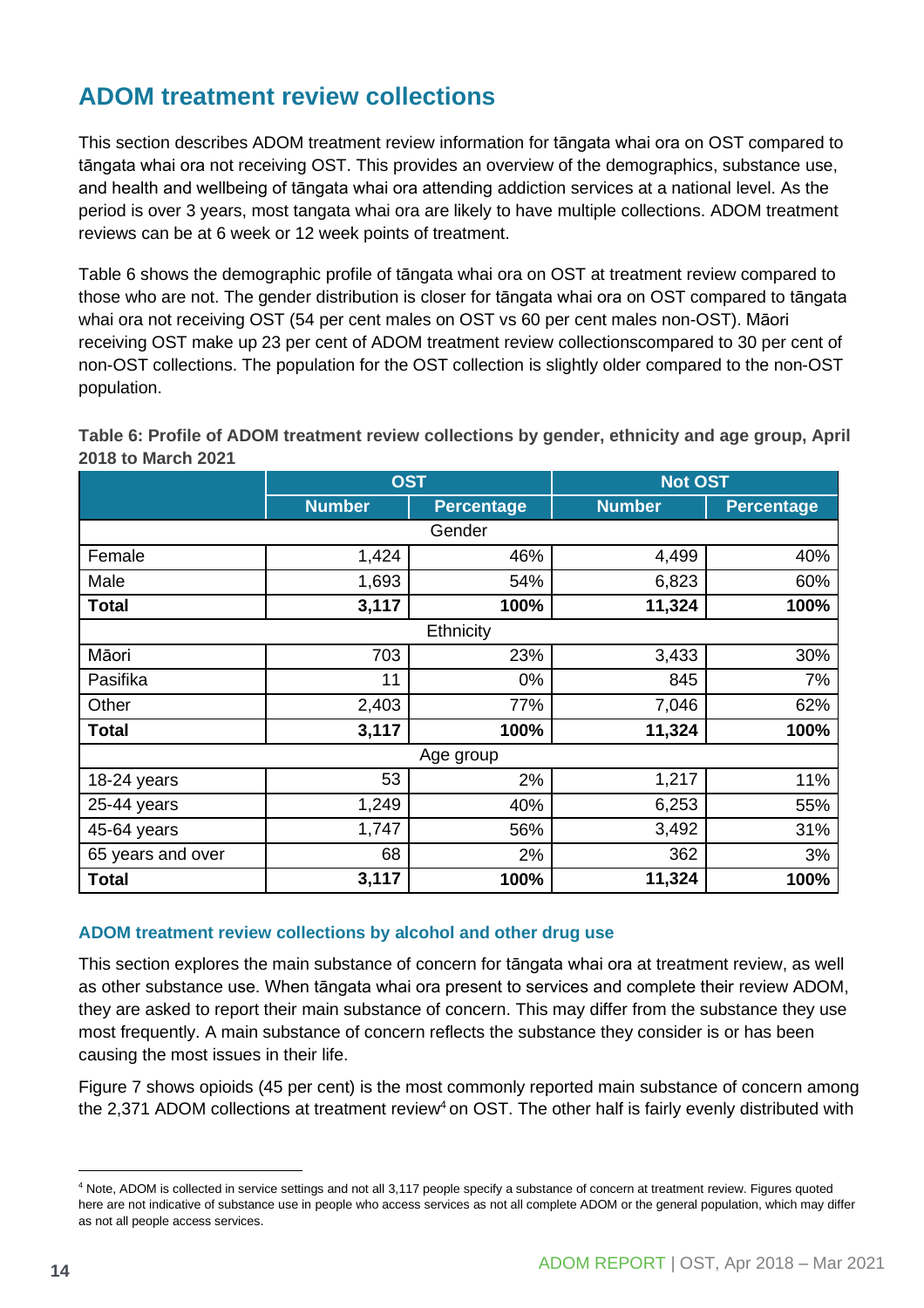alcohol, cannabis, amphetamine-type stimulants and cigarettes. This is different to non-OST collections where alcohol is the main substance of concern (57 per cent).





As tāngata whai ora can use multiple substances, Figure 8 examines the proportion using each type of substance at treatment review. Apart from alcohol, those on OST have higher levels of concurrent substance use especially for cannabis and cigarettes.

**Figure 8: Percentage any substance use of ADOM treatment review by OST referrals, April 2018 to March 2021**



Table 7 shows use of specific substances among tāngata whai ora on OST in the 28 days before ADOM treatment review collection compared with those not on OST. This shows the rate of use for cannabis, opioid and sedative/tranqualizers use in the last 28 days is higher for tāngata whai ora on OST.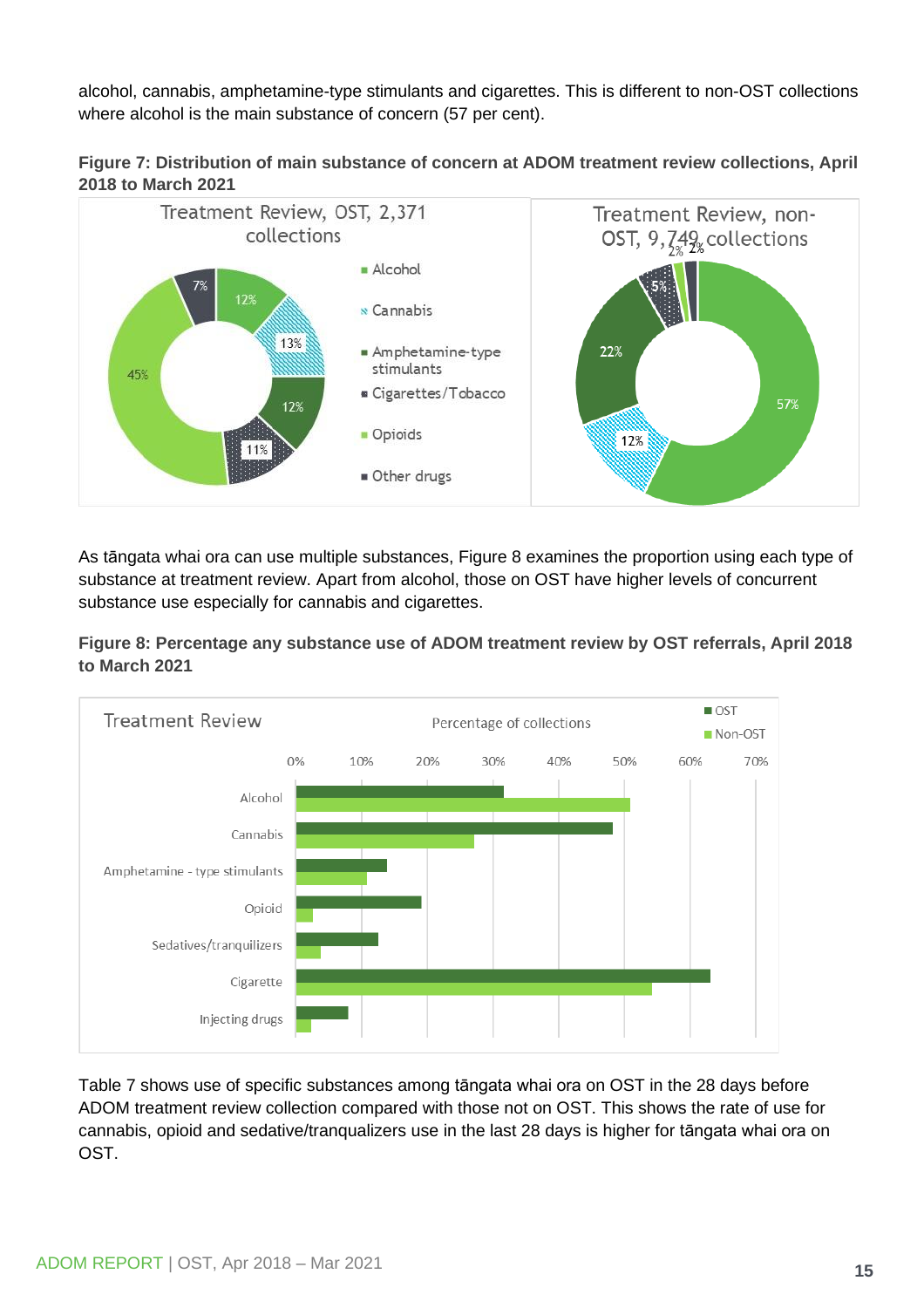**Table 7: Any substance use for the ADOM treatment review by OST referrals, April 2018 to March 2021** 

|                                    |                | <b>OST</b>                | <b>Non-OST</b> |                        |
|------------------------------------|----------------|---------------------------|----------------|------------------------|
|                                    | % of treatment | Rate in last 28           | % of treatment | <b>Rate in last 28</b> |
|                                    | reviews        | $\vert$ days <sup>1</sup> | reviews        | days <sup>1</sup>      |
| Alcohol days                       | 32%            | 7.9                       | 51%            | 9.6                    |
| Alcohol standard drinks per day    | 31%            | 5.0                       | 51%            | 8.9                    |
| Cannabis days                      | 48%            | 15.1                      | 27%            | 13.6                   |
| Amphetamine - type stimulants days | 14%            | 5.5                       | 11%            | 6.8                    |
| Opioid days                        | 19%            | 21.3                      | 3%             | 14.0                   |
| Sedatives/tranquilizers days       | 13%            | 11.9                      | 4%             | 10.3                   |
| Cigarette average per day          | 63%            | 9.7                       | 54%            | 10.4                   |
| Injecting drugs days               | 8%             | 6.8                       | 2%             | 8.5                    |

(1) Of those who use substances.

#### **ADOM treatment review collections by lifestyle and wellbeing**

This section focuses on the lifestyle and wellbeing of tāngata whai ora accessing services for ADOM at treatment review, based on the questions contained in a previous section.

Figure 9 compares lifestyle and wellbeing problems at ADOM treatment review for tāngata whai ora on OST to those who are not.

The largest difference is higher levels of physical health problems for tāngata whai ora who are on OST. Lifestyle and wellbeing issues are largely similar for problems with mental health and housing. OST was lower than non-OST for arguments with friends or family and meaningful activity.

About half (48 per cent) of tāngata whai ora who are on OST experience at least some physical health problems each week, and over one third (36 per cent) problems with mental health. Around 3 per cent of tāngata whai ora say they engage in criminal activity at least once a week.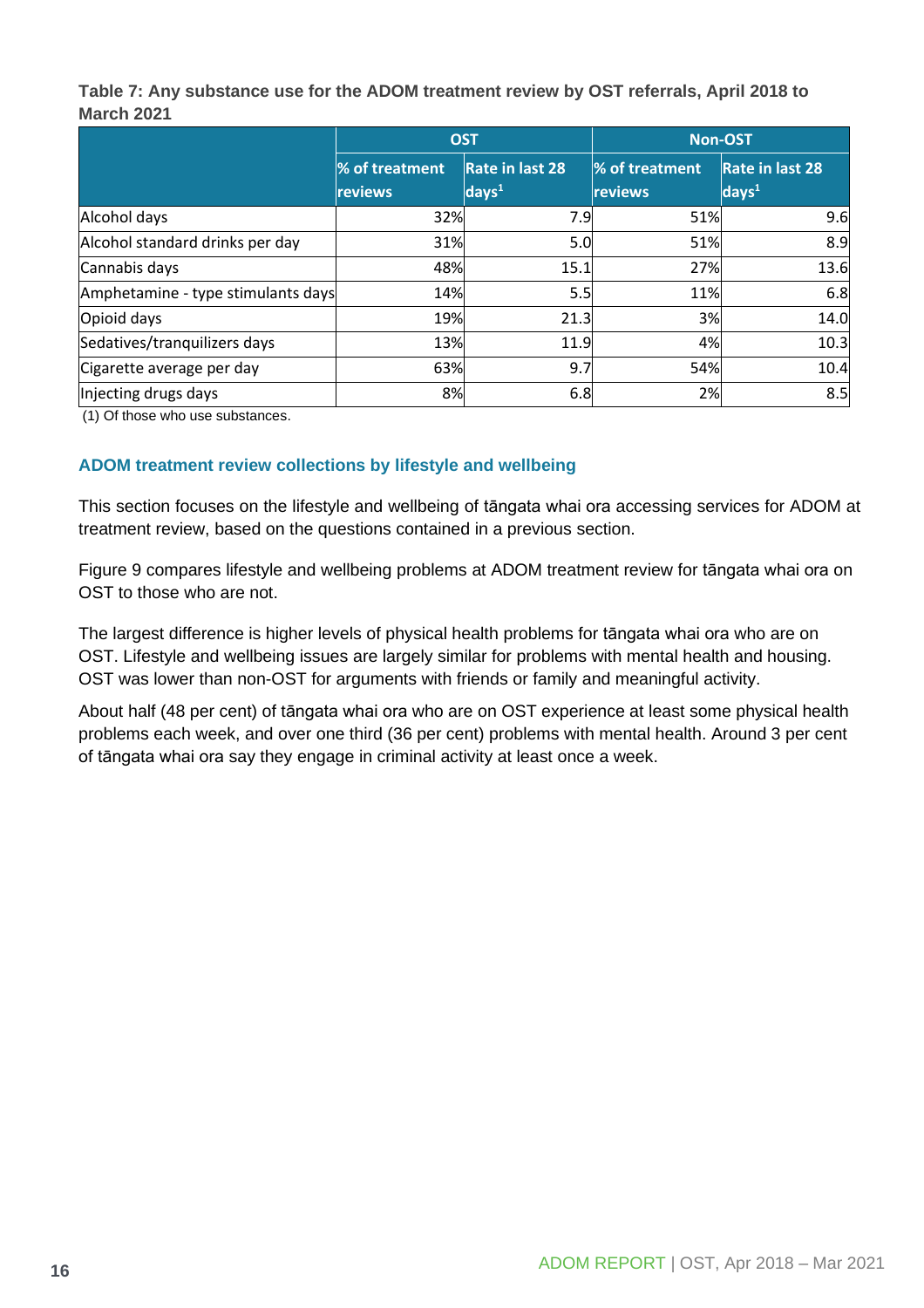**Figure 9: Distribution of lifestyle and wellbeing responses at ADOM treatment review collections, by OST referrals, April 2018 to March 2021**



Figure 10 indicates over half (53 per cent) of tāngata whai ora who are on OST are engaged in work, study, or caregiving each week compared to 60 per cent of tāngata whai ora not receiving OST.

**Figure 10: Distribution of lifestyle and wellbeing Q16 responses at ADOM treatment review collections by OST referrals, April 2018 to March 2021**



The data was split for OST referrals by age, gender and ethnicity. As there were very little differences, no further results are displayed here.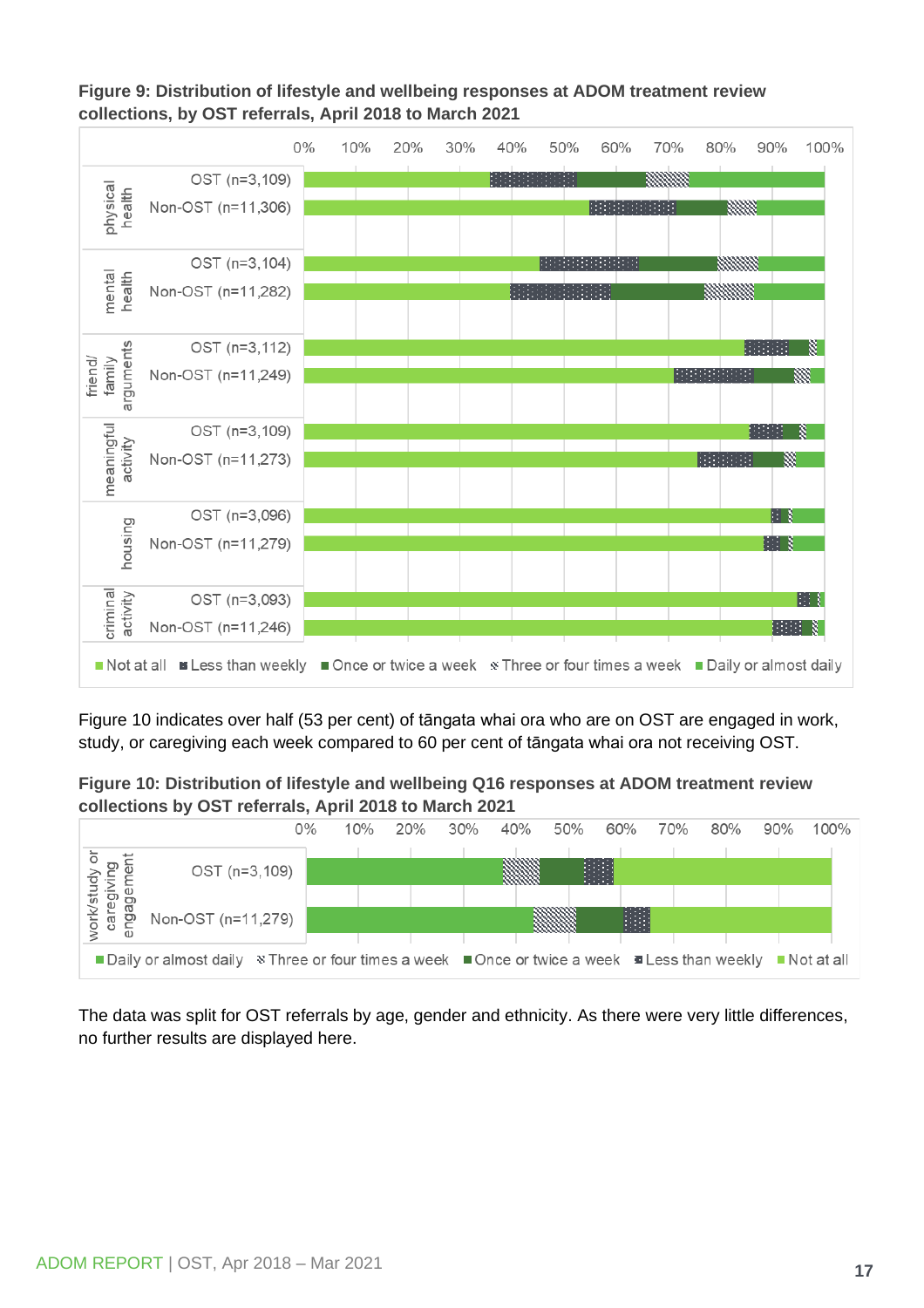# <span id="page-17-0"></span>**Recovery**

18-24 years

This section covers tāngata whai ora recovery ratings at ADOM treatment start and review.

Figure 11 shows positive changes between treatment start and treatment end in how tāngata whai ora on OST see themselves in relation to their desired recovery across age groups.



**Figure 11: Average rates of closeness to desired recovery at ADOM treatment start and review, OST referrals, by age group, April 2018 to March 2021**

Figure 12 shows perceptions of progress towards recovery goals across all age groups for tāngata whai ora on OST. Both Figure 11 and 12 show that older people appear to be closer to their recovery goals at both treatment start and treatment end.

45-64 years

65 years and over

25-44 years

**Figure 12: Average rating of tāngata whai ora satisfaction with progress towards achieving recovery goals at ADOM treatment start and review, OST referrals, by age group, April 2018 to March 2021**

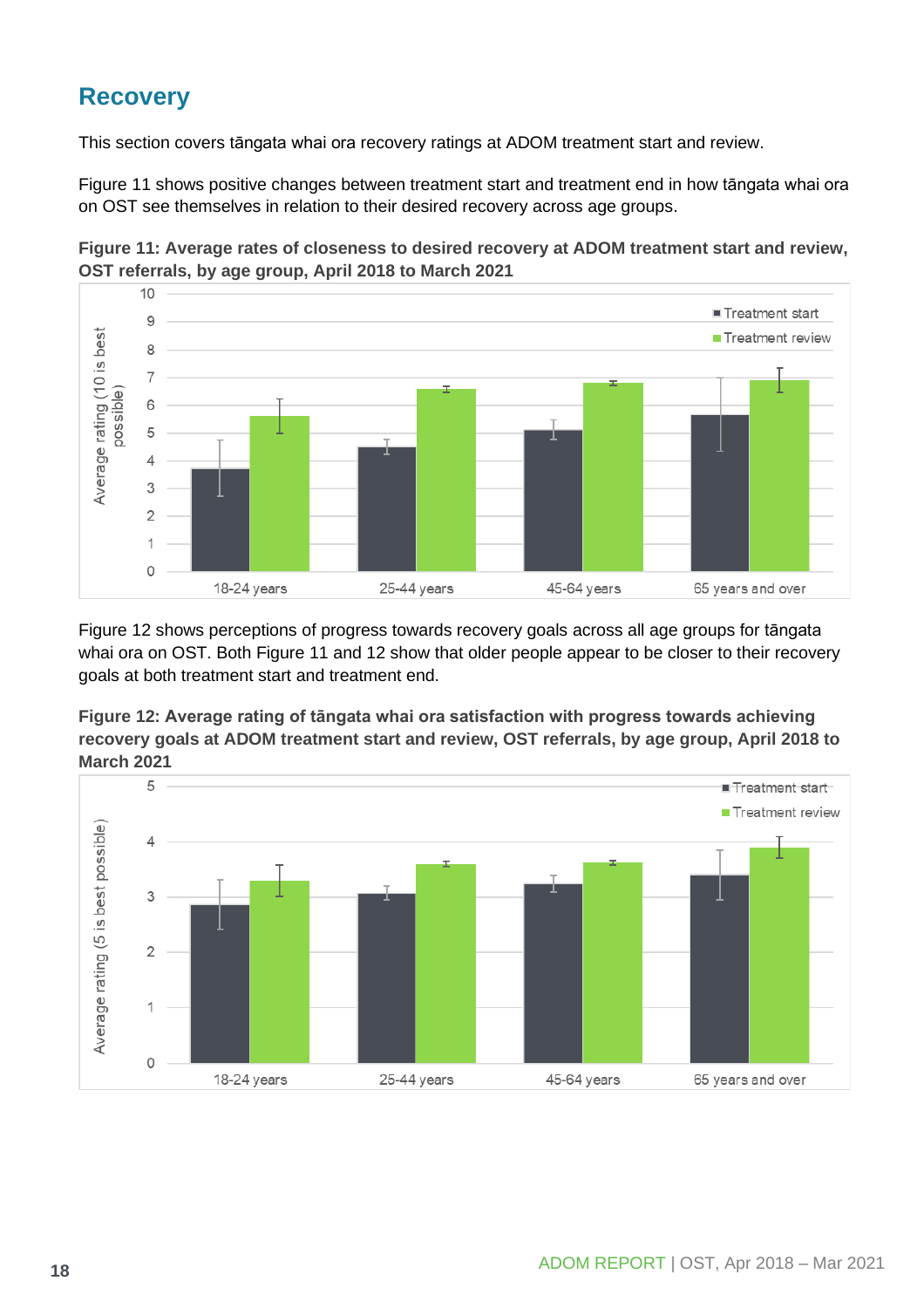# <span id="page-18-0"></span>**Conclusion**

There were 6,133 tāngata whai ora receiving OST in addiction services in the 3 years from April 2018 to March 2021. Overall, treatment start and review collections for tāngata whai ora on OST are similar to tāngata whai ora not on OST. An exception is reported main substance of concern, and tāngata whai ora on OST tend to report greater physical and mental health problems during the past week. Receiving OST is beneficial all age groups in terms of achieving recovery goals.

A limitation of this report is that only one-quarter (26 per cent) of tāngata whai ora on OST had at least one ADOM collection. To have more confidence in these results, increased ADOM collections are required. This may require more training, adoption of ADOM into general practice, and dissemination of reports to show the utility of collected data.

# <span id="page-18-1"></span>**References**

- Ministry of Health. (2014). *New Zealand Practice Guidelines for Opioid Substitution Treatment 2014*. https://www.health.govt.nz/publication/new-zealand-practice-guidelines-opioid-substitutiontreatment-2014
- Ministry of Health. (2021). *Office of the Director of Mental Health and Addiction Services Annual Report 2018 and 2019*. https://www.health.govt.nz/publication/office-director-mental-healthand-addiction-services-annual-report-2018-and-2019
- Royal Australian and New Zealand College of Psychiatrists. (2016). *The economic cost of serious mental illness and comorbidities in Australia and New Zealand*. https://www.ranzcp.org/files/resources/reports/ranzcp-serious-mental-illness.aspx